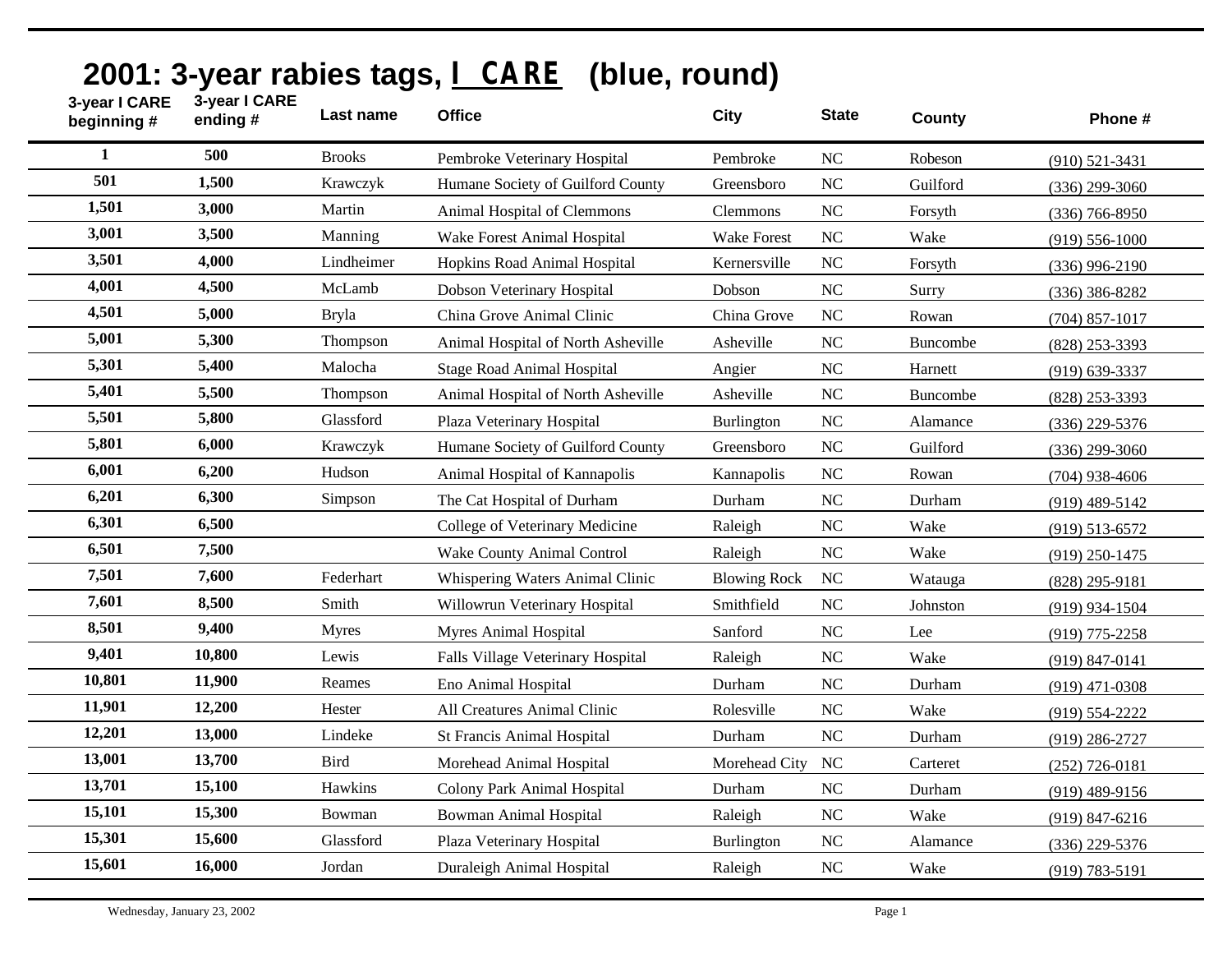| 16,001<br>16,300<br><b>Tysor</b><br>Siler City<br>N <sub>C</sub><br><b>Chatham Veterinary Services</b><br>Chatham<br>16,301<br>16,500<br><b>Bradshaw</b><br><b>NC</b><br>Tri-City Animal Clinic<br><b>Forest City</b><br>Rutherford<br>16,501<br>16,800<br>Gore<br><b>NC</b><br><b>Spring Forest Animal Hospital</b><br>Raleigh<br>Wake<br>16,801<br>17,000<br>Smith<br>NC<br>Four Paws Animal Hospital<br><b>Burlington</b><br>Orange | (919) 742-4441<br>$(828)$ 286-2326<br>$(919) 878 - 7387$<br>$(919)$ 942-1788<br>$(919)$ 469-8114 |
|----------------------------------------------------------------------------------------------------------------------------------------------------------------------------------------------------------------------------------------------------------------------------------------------------------------------------------------------------------------------------------------------------------------------------------------|--------------------------------------------------------------------------------------------------|
|                                                                                                                                                                                                                                                                                                                                                                                                                                        |                                                                                                  |
|                                                                                                                                                                                                                                                                                                                                                                                                                                        |                                                                                                  |
|                                                                                                                                                                                                                                                                                                                                                                                                                                        |                                                                                                  |
|                                                                                                                                                                                                                                                                                                                                                                                                                                        |                                                                                                  |
| 17,001<br>17,600<br>Krakowski<br><b>NC</b><br>Chatham Animal Hospital<br>Wake<br>Cary                                                                                                                                                                                                                                                                                                                                                  |                                                                                                  |
| 17,601<br>17,800<br>Robinson<br>Pet House Calls<br>$\rm NC$<br>Wake<br>Raleigh                                                                                                                                                                                                                                                                                                                                                         | $(919) 782 - 2112$                                                                               |
| 17,801<br>17,900<br>Martin<br><b>NC</b><br>Warsaw-Faison Animal Hospital<br>Warsaw<br>Duplin                                                                                                                                                                                                                                                                                                                                           | $(910)$ 293-3348                                                                                 |
| 17,901<br>18,200<br>Simpson<br>$\rm NC$<br>The Cat Hospital of Durham<br>Durham<br>Durham                                                                                                                                                                                                                                                                                                                                              | $(919)$ 489-5142                                                                                 |
| 18,201<br>18,300<br><b>NC</b><br>Jones<br><b>Livestock Veterinary Services</b><br>Kinston<br>Lenoir                                                                                                                                                                                                                                                                                                                                    | $(252)$ 527-4960                                                                                 |
| 18,301<br>18,600<br>Krakowski<br>NC<br>Green Level Animal Hospital<br>Wake<br>Cary                                                                                                                                                                                                                                                                                                                                                     | $(919)$ 303-1611                                                                                 |
| 18,601<br>18,700<br><b>Bulluck</b><br><b>NC</b><br>Eastern Equine Veterinary Clinic<br>Stantonsburg<br>Greene                                                                                                                                                                                                                                                                                                                          | $(252)$ 747-8116                                                                                 |
| 18,701<br>18,800<br>Saugues<br>$\rm NC$<br>Cape Fear Equine Clinic<br>Wilmington<br>New Hanover                                                                                                                                                                                                                                                                                                                                        | $(910)$ 790-7042                                                                                 |
| 18,801<br>19,300<br><b>NC</b><br>Evans<br><b>Boulevard Animal Hospital</b><br>Wake<br>Raleigh                                                                                                                                                                                                                                                                                                                                          | $(919) 828 - 7468$                                                                               |
| 19,301<br>20,300<br>Little<br><b>NC</b><br>Coddle Creek Animal Hospital<br>Concord<br>Cabarrus                                                                                                                                                                                                                                                                                                                                         | $(704)$ 795-9005                                                                                 |
| 20,301<br>21,300<br>Robinson<br><b>NC</b><br>Robinson Veterinary Clinic<br>Catawba<br>Newton                                                                                                                                                                                                                                                                                                                                           | $(828) 294 - 2900$                                                                               |
| 21,301<br>21,400<br>Wellborn<br>$\rm NC$<br>Animal Hospital of East Burke<br>Valdese<br><b>Burke</b>                                                                                                                                                                                                                                                                                                                                   | $(828) 874 - 8387$                                                                               |
| 21,401<br>21,500<br><b>Simmons</b><br><b>NC</b><br><b>Butner Veterinary Clinic</b><br><b>Butner</b><br>Granville                                                                                                                                                                                                                                                                                                                       | $(919) 575 - 6210$                                                                               |
| 21,501<br>21,700<br>Jones<br>$\rm NC$<br>Chowan Animal Hospital<br>Chowan<br>Edenton                                                                                                                                                                                                                                                                                                                                                   | $(252)$ 482-4113                                                                                 |
| 21,701<br>21,800<br>N <sub>C</sub><br>Greene<br>McDowell Veterinary Clinic<br>Marion<br>McDowell                                                                                                                                                                                                                                                                                                                                       | $(828) 652 - 8471$                                                                               |
| 21,801<br>21,900<br>Hudson<br><b>NC</b><br>Northwoods Animal Hospital<br>Wake<br>Cary                                                                                                                                                                                                                                                                                                                                                  | $(919)$ 481-2987                                                                                 |
| 21,901<br>22,000<br>Shelton<br>Williamston<br><b>NC</b><br>Shelton's Vet Clinic<br>Martin                                                                                                                                                                                                                                                                                                                                              | $(252)$ 792-2808                                                                                 |
| 22,001<br>22,300<br>Malocha<br>$\rm NC$<br>Angier<br><b>Stage Road Animal Hospital</b><br>Harnett                                                                                                                                                                                                                                                                                                                                      | $(919) 639 - 3337$                                                                               |
| 22,301<br>22,400<br><b>Bowles</b><br>$\rm NC$<br><b>Stanly Animal Clinic</b><br>Albemarle<br>Stanly                                                                                                                                                                                                                                                                                                                                    | $(704)$ 982-8611                                                                                 |
| 22,401<br>22,500<br>Manchester<br>$\rm NC$<br>Wake<br>Hayes Barton Animal Hospital<br>Raleigh                                                                                                                                                                                                                                                                                                                                          | $(919)$ 833-2666                                                                                 |
| 22,501<br>22,600<br><b>Brown</b><br><b>NC</b><br>Dixie Trail Animal Hospital<br>Wake<br>Raleigh                                                                                                                                                                                                                                                                                                                                        | $(919) 781 - 5977$                                                                               |
| 22,601<br>24,100<br>Green<br><b>NC</b><br>Mallard Creek Animal Hospital<br>Charlotte<br>Mecklenburg                                                                                                                                                                                                                                                                                                                                    | $(704)$ 598-6525                                                                                 |
| 24,101<br>24,200<br>Currin<br>NC<br>Wake<br>Mayfair Animal Hospital<br>Cary                                                                                                                                                                                                                                                                                                                                                            | $(919)$ 467-6146                                                                                 |
| 24,201<br>24,300<br>NCSU College of Veterinary Medicine<br>NC<br>Wake<br>Raleigh                                                                                                                                                                                                                                                                                                                                                       | $(919) 513 - 6572$                                                                               |

## **2001: 3-year rabies tags, I CARE (blue, round)**